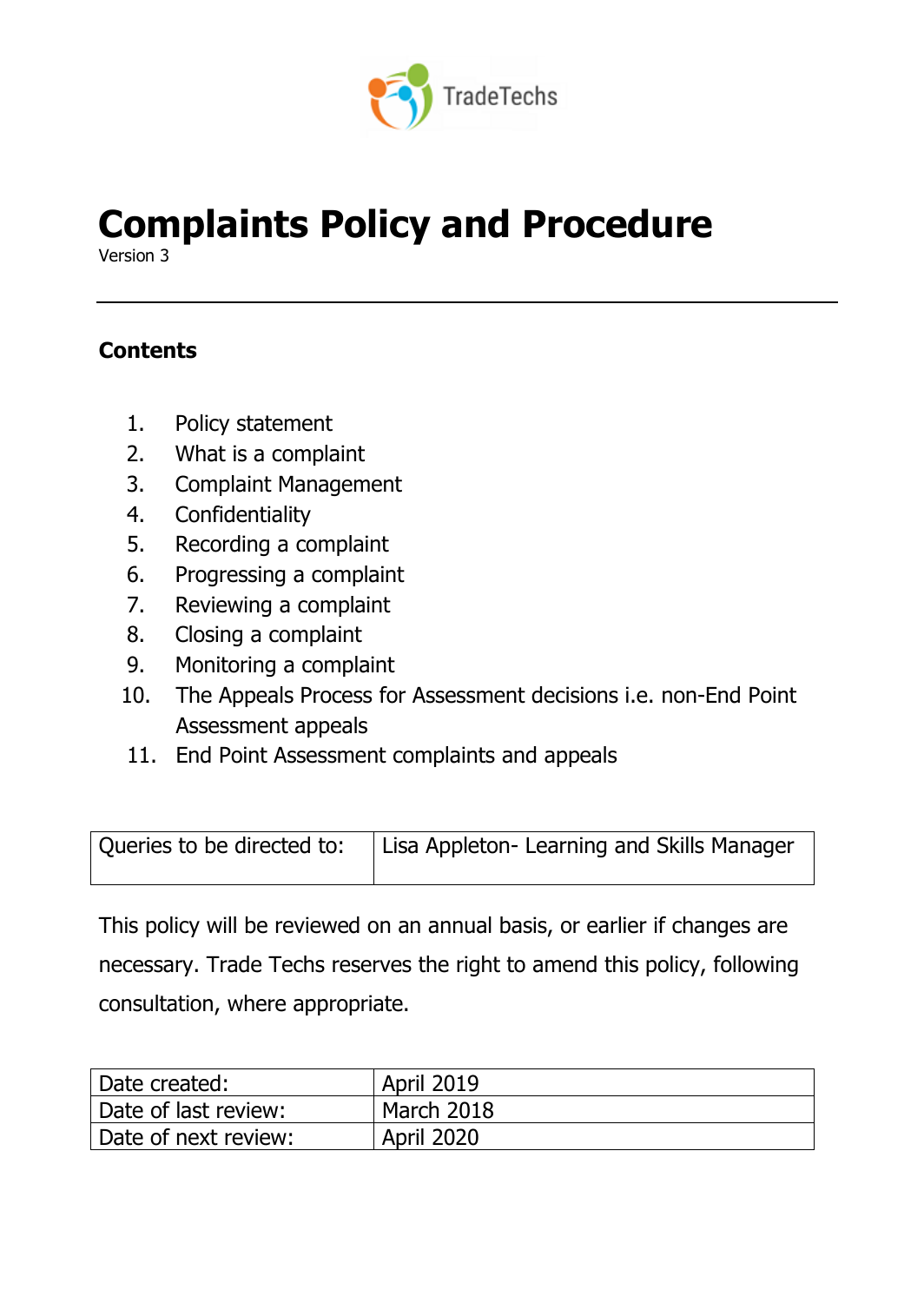#### **1. Policy Statement**

The Trade Tech team is committed to providing a supportive working and learning environment to enable all to achieve their goals. We strive to provide the highest quality services and to be responsive to concerns or complaints from any of our customers; whether they are of a teaching or service-related nature. Both negative and positive feedback is recognised as a valuable resource to enable us to improve the quality of our services and apprenticeship provision.

In order for the team to learn and improve on feedback given; accurate and complete records of all complaints received, resulting correspondence, interviews and actions taken will be maintained. A report on complaints received and their outcomes will be submitted to the Learning and Skills Manager on a monthly basis to help to improve customer service throughout the business. Effectiveness of the complaint procedure will be evaluated on an annual basis.

The purpose of this complaint procedure is to enable anyone interacting with the team to raise matters of concern about our services or provision to our attention, so that they can be investigated and resolved in the clearest and fairest way possible. In most cases this will be achieved without having to conduct the formal complaints procedure; which should be seen as a last resort in reaching a solution.

#### **2. What is a complaint?**

The complaints procedure covers any expression of dissatisfaction or concern about:

- ➢ provision affecting customers (applicants, apprentices, employers, stakeholders)
- $\triangleright$  actions or lack of actions by the Chamber's Apprenticeships team and its staff
- $\triangleright$  standards of service, courses or facilities provided by the team

The procedure does not cover the following:

- ➢ matters covered by separate policies or procedures including appeals procedure, Equal Opportunities, grievance procedure
- ➢ judgement about individual apprentice performance or awarding organisation assessment decisions
- $\triangleright$  requests for new services or provision

This procedure is for use by any existing or prospective apprentice, learner, employer or customer who seeks or receives a service from us. It also extends to anyone who may be directly affected by our services or activities.

Anonymous complaints will be logged and monitored but not investigated under normal circumstances.

#### **3. Complaint Management**

We recognise that many concerns may be raised informally and can be dealt with quickly and simply. We aim to resolve early and promptly, preferably keeping it as close to the source of the problem as possible and dealing with it by informal means. By encouraging complainants to come forward with concerns at an early stage, matters can be discussed and any misunderstandings resolved by telephone conversation, face to face meeting, email or letter to the appropriate person.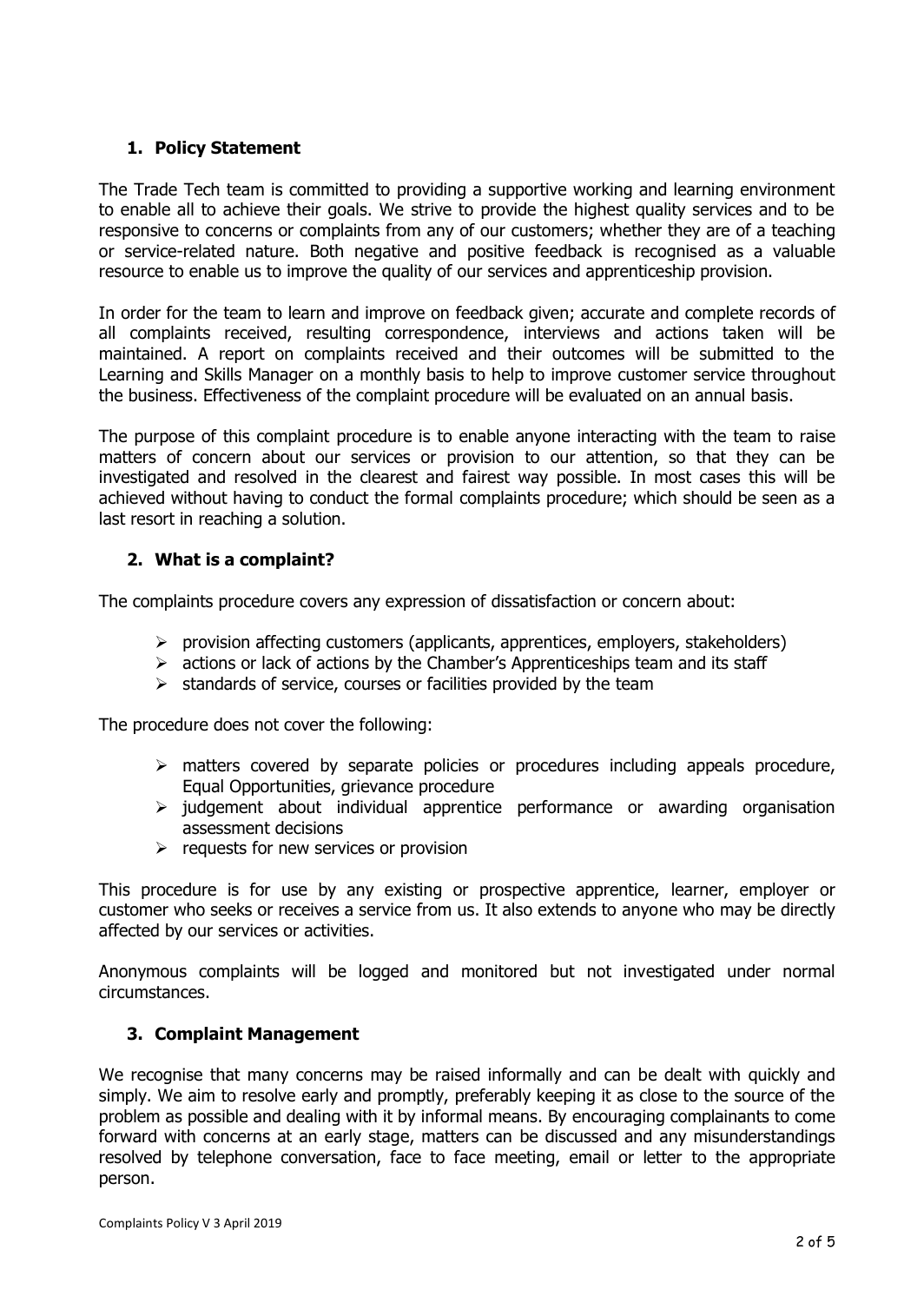#### Stage one – Informal

An informal approach is appropriate in some cases, these complaints will be responded to by the appropriate person within 7 days receipt of the complaint.

If the problem is not resolved satisfactorily at this stage, complainants should raise the matter with the Learning and Skills Manager Lisa Appleton- [Lisa.appleton@tradetechs.co.uk](mailto:Lisa.appleton@tradetechs.co.uk) –who will identify an appropriate person (Investigation Officer) to complete the formal investigation.

#### Stage two – Formal

Trade Techs management team recognises that informal mechanisms may not resolve all problems and that some problems may be too serious or sensitive to be dealt with by raising the issue directly with the member of staff involved. In these circumstances, the formal complaints procedure should be used.

- $\triangleright$  A formal complaint should be submitted to [Lisa.appleton@tradetechs.co.uk](mailto:Lisa.appleton@tradetechs.co.uk) in writing
- ➢ The statement of complaint should be as thorough and complete as possible and include any supporting documentation
- ➢ The Learning and Skills Manager will log and acknowledge receipt of the complaint within 48 hours
- $\triangleright$  It is the responsibility of the Learning and Skills Manager to assign an Investigating Officer to fully investigate the complaint within 14 working days of this being received
- ➢ The Investigation Officer will identify their findings for the central complaints log to be updated with the agreed outcome
- ➢ The Learning and Skills Manager will update the complainant of the outcome of their complaint
- $\triangleright$  If the complainant is not satisfied with the response received as a result of Stage 2, the complaint may be taken to Stage 3 of the procedure.

#### Stage three – Appeal

A copy of the complaint (with any supporting evidence) should be sent to The Learning and Skill Manager– within 14 days of receiving the Stage 2 response. The complaint will be heard and the evidence reviewed. The Manager will investigate the complaint, including all documentary evidence.

The Learning and Skills Manager may seek to resolve the complaint based on the documentary evidence alone. Following investigation, a written response will be produced detailing whether the complaint is upheld or not and detailing action(s) necessary to resolve the issue.

The Learning and Skills Manager will acknowledge receipt of the stage 3 complaint within 5 working days of receipt and provide a response within 20 working days. Inevitably some issues will be more complex and may therefore require longer to be fully reviewed. Consequently, all timescales given for handling and responding to stage 3 complaints are subject to change.

The Learning and Skills Manager may seek to resolve the complaint based on the documentary evidence alone. Following investigation, a written response will be produced detailing whether the complaint is upheld or not and detailing action(s) necessary to resolve the issue.

The decision of the Learning and Skills Manager is final.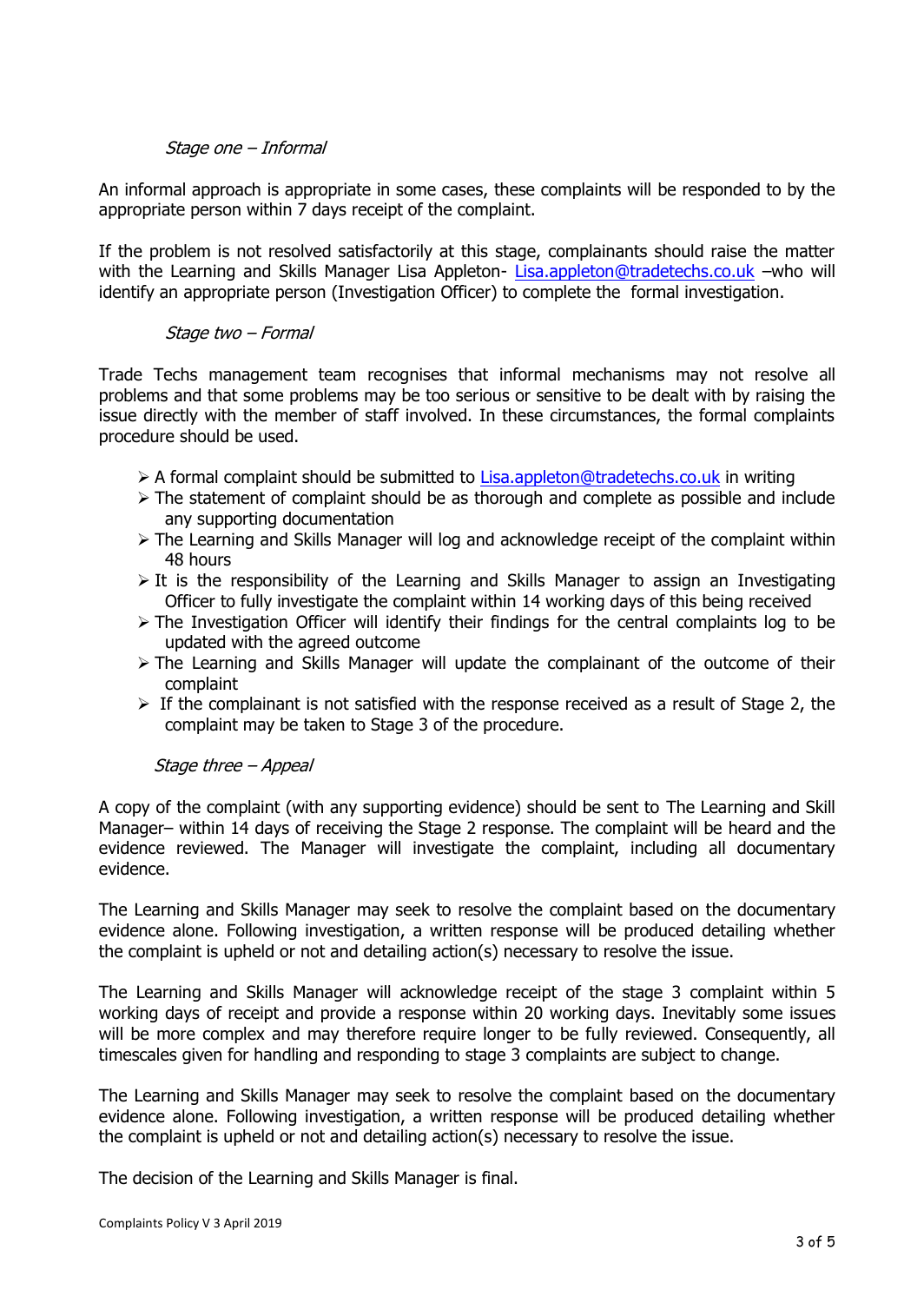#### **4. Confidentiality**

All complaints will be treated seriously, handled sensitively and with due consideration to all parties involved. In line with our equal opportunities policy, all complainants will be treated fairly and not suffer any recrimination or disadvantage as a result of making a complaint. Any person named within a complaint however, will be informed and have a right of reply as part of the investigative process.

#### **5. Recording a complaint**

Complaints must be made by complainants themselves, however, we recognise that some apprentices and vulnerable adults may have difficulties with this and so encourage them to use whatever assistance is required from a third party to make their complaint effectively. External HR agencies can provide general support and advice on procedures; however, it is the complainant's responsibility to seek guidance and support when necessary.

#### **6. Progressing a complaint**

The Investigating Officer will ensure the complaint is fully investigated and that regular communication is maintained with the complainant throughout the life of the complaint. Under the normal process, we will acknowledge complaints within 48 hours and resolve within 14 working days, but inevitably some issues will be more complex and may take longer. Where this is the case, we will contact the parties within 15 days by phone and in writing with an interim response describing our investigation and when it is expected to be complete. Correspondence will be retained and attached with the complaint log for our records.

#### **7. Reviewing a complaint**

Once a complaint has been defined by the owner as resolved to the satisfaction of the complainant or to the point where the Company can reasonably do no more, the Learning and Skills Manager will update the central complaints log with all details of the outcome and mark the complaint as resolved. All documentation will be kept for future reference to defend any potential legal challenge.

The Learning and Skills Manager will review all complaints on a monthly basis and consideration will be given to whether an opportunity exists to avoid a reoccurrence of a similar complaint and to support with implementing any service improvement actions. This will be discussed at monthly Quality team meetings.

#### **8. Closing a Complaint**

Once the complaint has been investigated and resolved to the complainant's satisfaction  $-$  or to the point where the Company can reasonably do no more – the central complaint log will be updated with the time, date and name of both the person who has resolved the complaint by amending the report to 'resolved'.

#### **9. Monitoring a complaint**

The Learning and Skills Manager will maintain a central complaint log and provide weekly and monthly updates to the team with regard to updating best practice. A monthly report will be produced which will identify trends and business risk.